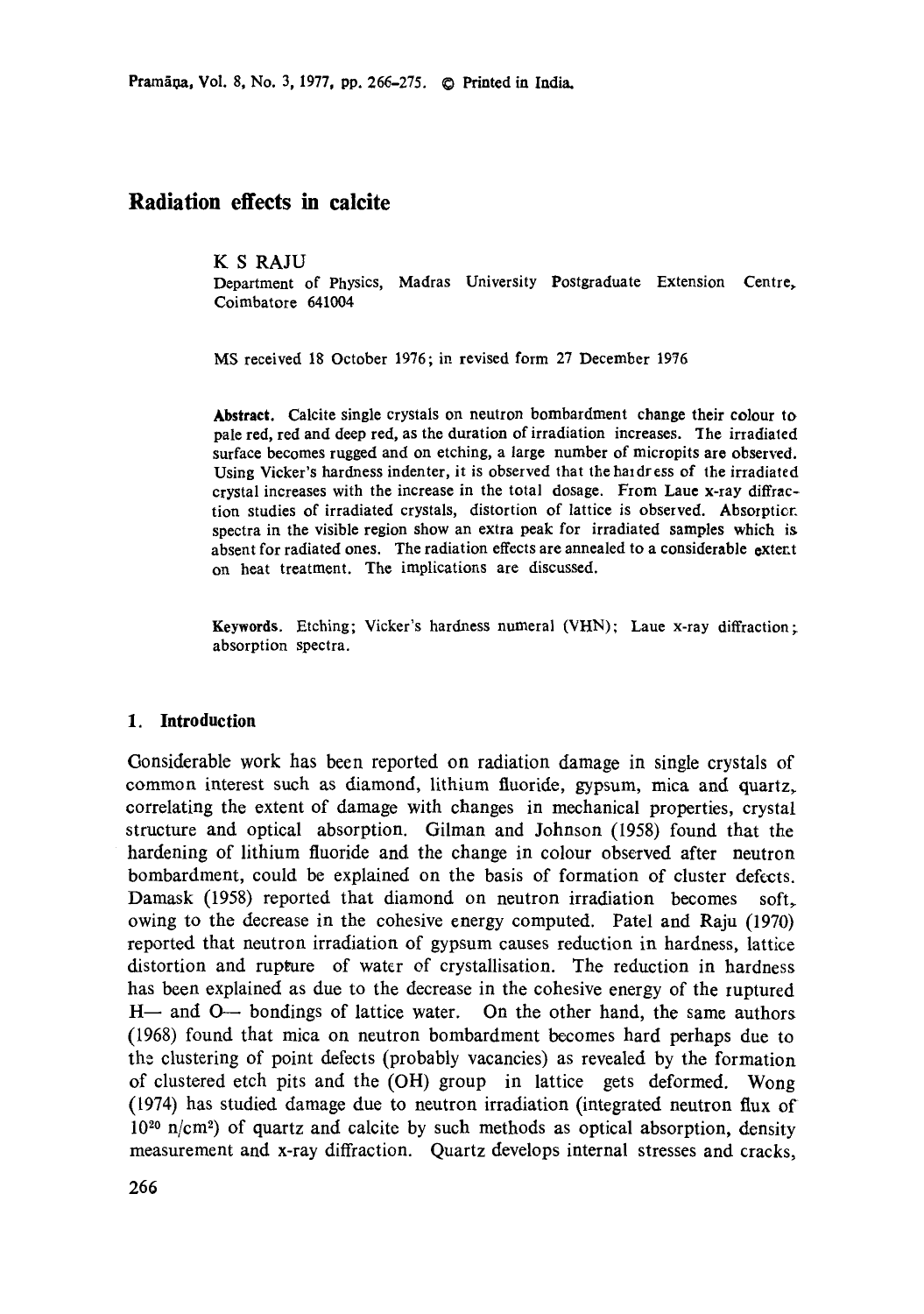as evidenced by  $4.1\%$  decrease in density. It also undergoes structural distortions, as seen by x-ray diffraction giving low symmetry pattern for irradiated sample and using a pair of crossed polaroids. In the case of calcite, neutron bombardment causes the damage to be absorbed by lattice because of the mobility of defects (ion vacancies) giving rise to a strong optical absorption in the visible region and negligible decrease in density  $(0.3\%)$ .

The present paper aims at discussing the results of investigations cn calcite crystals after neutron irradiation. The nature of defects produced and the extent of damage were studied by experimental techniques such as  $(a)$  Etch pit technique; (b) Hardness measurements; (c) Laue x-ray diffraction pattern for lattice distortion; and (d) Studies on absorption spectra in the visible region.

Attempts are also made to study the recovery of the crystal defects by heating the irradiated crystals and observing whether or not the original condition could be restored.

### **2. Irradiation process**

The calcite crystals were neutron irradiated in swimming pool at Apsaia reactor in Trombay, Bombay. The crystals were prepared before irradiation as follows: Transparent natural single crystals of calcite were selected. Matched pairs of crystals were obtained by cleaving parallel to  $(10\bar{1}1)$  plane and one half of each placed in polythene bags and sealed and sent for irradiation (their matched counterparts were preserved in the laboratory). These were then placed in aluminium containers which were hung with threads outside the core of the Apsara reactor and irradiated with a dose of  $10^{13}$  neutrons per cm sq. per sec., for 36 hr, 48 hr, 60 hr, 72 hr and 84 hr respectively. The containers were taken out and were allowed to remain at room temperature until the 'activity of the crystals died down.

#### **3. Experimental**

For etch pit technique, an etchant of  $5\%$  citric acid in distilled water was used. The crystals were dipped in the etchant for the required time and dried by pressing gently between filter papers.

The hardness of the crystals was determined by indenting them with Vicker's hardness indenter using 5 gm load and the mean diagonal of 25 indentations on each face was taken. To diagonise lattice distortion, Laue x-ray diffraction patterns for samples under investigations, were obtained with the help of Philips x-ray unit, model PW 1012/00 NR 1016. Absorption spectra in the visible region of the samples, of approximately equal thicknesses, were recorded under identical conditions in the Beckmann Spectrophotometer DKI in the optical range between 400 m $\mu$  to 800 m $\mu$ .

### **4. Observations**

### *4.1 Etching characteristics*

The extent of roughness is clearly revealed by the motted structure of fringes in the interferogram on the irradiated surface (figure  $1 b$ ) compared to that on the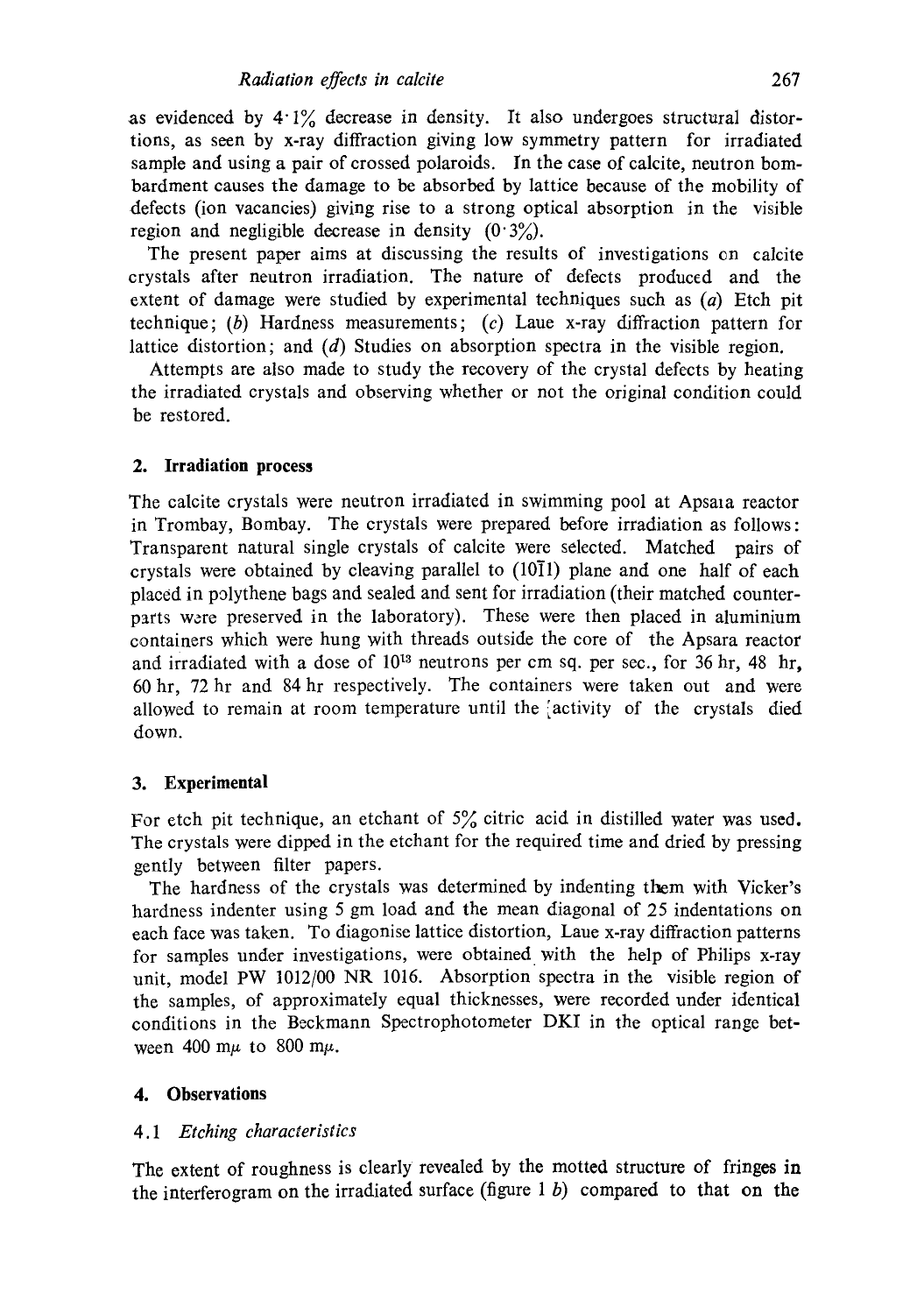unirradiated match surface (figure 1  $a$ ). A careful observation reveals the regions of localised rupture, marked A and B in figure 1  $b$ , (not very uncommon) on the irradiated face, but absent on its unirradiated counterpart.

Figures 2  $a$  and 2  $b$  represent the etch patterns on the unirradiated and its irradiated counterpart etched in  $5\%$  citric acid for 30 sec. It is worth mentioning that the density of pits on the irradiated face is greater than that on the unirradiated face. A remarkable increase in the density of mieropits is observed on the irradiated cleavages compared to unirradiated match faces as the total dosage of irradiation increases.

# 4.2 *Etching in the interior of the irradiated crystal*

In order to study the etching behaviour in the interior of the irradiated crystal, the irradiated crystal was cleaved and one of the match faces was heated in the bunsen flame till the colour was bleached. Sufficient care was taken to see that the crystals did not break during heating, by holding the crystals with the forceps, at a reasonable distance from the flame. Figures  $3a$  and  $3b$  are the etch patterns on heated irradiated cleavage and its unheated counterpart respectively, both etched in  $5\%$  citric acid for 30 sec. It is noted that the micropits which appear on unheated cleavage disappear to a considerable extent than its counterpart which is heated before etching. This has been confirmed on crystals irradiated with available doses.

# *4.3 Measurement of hardness*

Unirradiated and irradiated cleavages were indented for Vicker's hardness number. The procedure was repeated on ten different areas on each crystal face and the effective mean diagonal of the samples was obtained and then the Vicker's hardness number of crystals, unirradiated and irradiated for different periods, was calculated. Changes in hardness values can be taken as a quantitative measure of the extent of damage caused due to irradiation. The variation of hardness with the dose of irradiation is given in figure 4 where the hardness of calcite increases with the dose of irradiation. For instance, the VHN value increases from  $20.7$  to  $31.0$  kg/mm<sup>2</sup>, for a dosage of  $10^{13}$ neutrons/cm2/sec for 84 hrs.

VHN of the irradiated crystals heated till its colour bleached, showed a considerable decrease in hardness as shown by the dotted line in figure 4. For instance,. for the dosage mentioned above, the heated one showed a VHN value of  $25.7$  kg/mm<sup>2</sup> from its original value of  $31.0$  kg/mm<sup>2</sup> before heating. It can be n>ted that the heating does not bring down the hardness value to its unirradiated VHN value  $(i.e., 20.7 \text{ kg/mm}^2$  in the present case).

## *4.4 Laue x-ray diffraction patterns*

Laue x-ray pattern of unirradiated crystal is shown in figure  $5a$ . The Laue patterns of the irradiated counterpart before and after heating to remove the colour are shown in figure  $5b$  and  $5c$ .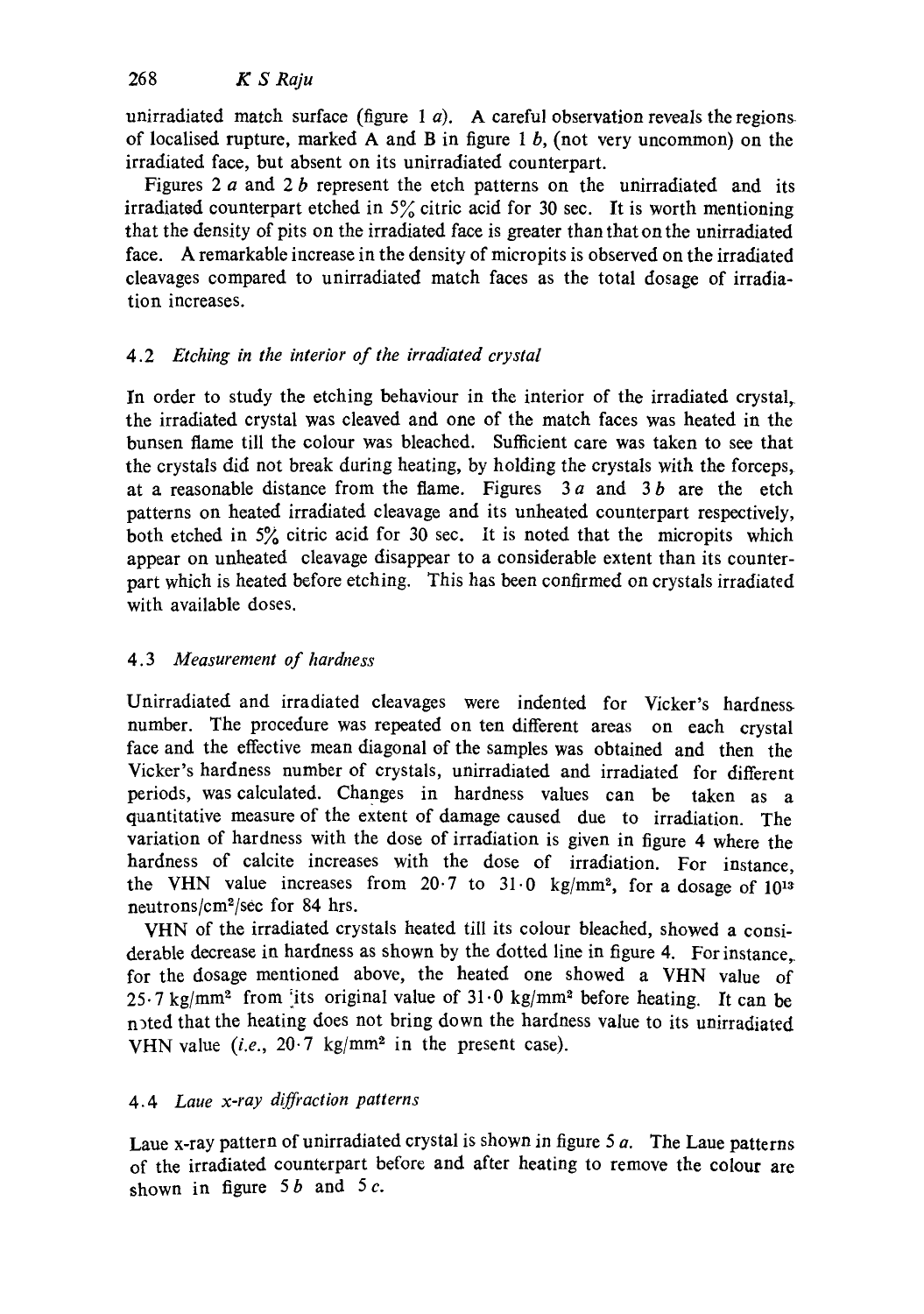

Figures 1  $a$  and 1 $b$ . Interferograms on unirradiated and irradiated match cleavages. Figures 2  $\alpha$  and 2 $\beta$ . Etch patterns on unirradiated and irradiated match cleavages.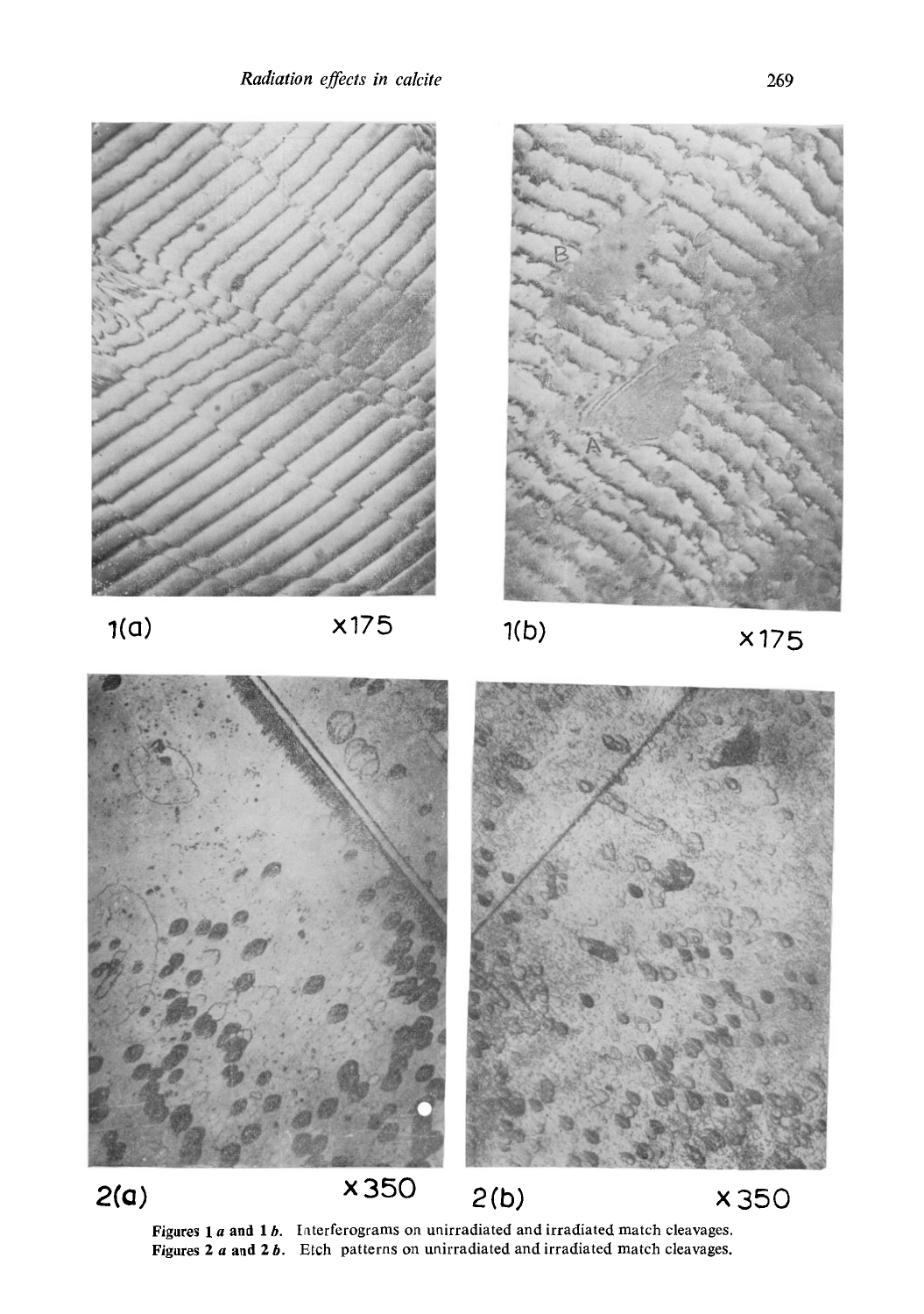

Figures 3 *a* and 3 *b*. Etch patterns on heated irradiated crystal and irradiated match counterpart. its unheated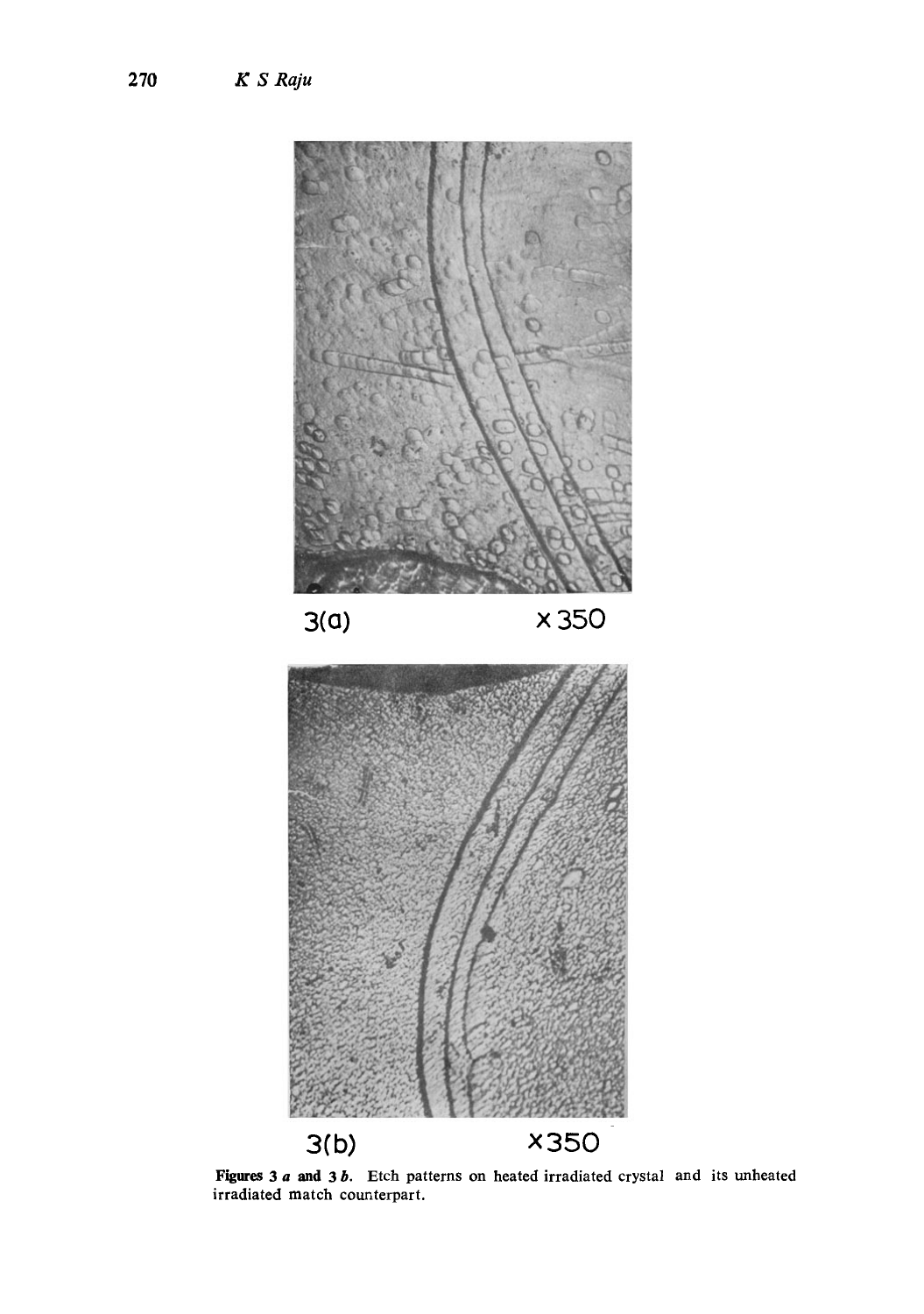

Figure 4. Graph showing hardness measurements of irradiated crystals of all dosages before (solid line) and after heat treatment (dashed line).

In the case of irradiated crystal the Laue pattern consists of ' elongated streaks ' in place of well defined 'spots '. Further the sizes of the diffraction streaks are longer for the crystals exposed to larger irradiation doses. However, the lengths of the streaks in the Laue pattern of the irradiated crystal are reduced by the heat treatment for removing the colour of the crystal. (compare figures  $5 b$  and 5 e).

#### 4.5 *Absorption spectra in the visible region*

It was observed that when the crystals were irradiated with the above dosage of neutrons, the colourless calcite turned pale red, red and then deep red, as the duration of irradiation was increased and became translucent. On heating the irradiated crystals, they gradually became colourless and transparent.

The absorption spectra in the visible region for unirradiated sample and for irradiated sample, before and after heating are shown in figure 6. The comparison of the spectra shows that an extra absorption peak appears at 660 m $\mu$ for the irradiated sample, which completely disappears when the irradiated crystal is bleached. This observation was repeated for irradiated crystals of various neutron doses and confirmed.

#### **5. Discussion**

The nature of fringes in figures 1  $a$  and 1  $b$  reveals the extent of roughness of the irradiated cleavage compared to its matched unirradiated part. The large number of micropits observed on the etched irradiated surface, compared to the etched unirradiated surface, may be due to the clustering of point defects and the number of mieropits increases with the increase in the total dosage of neutrons. These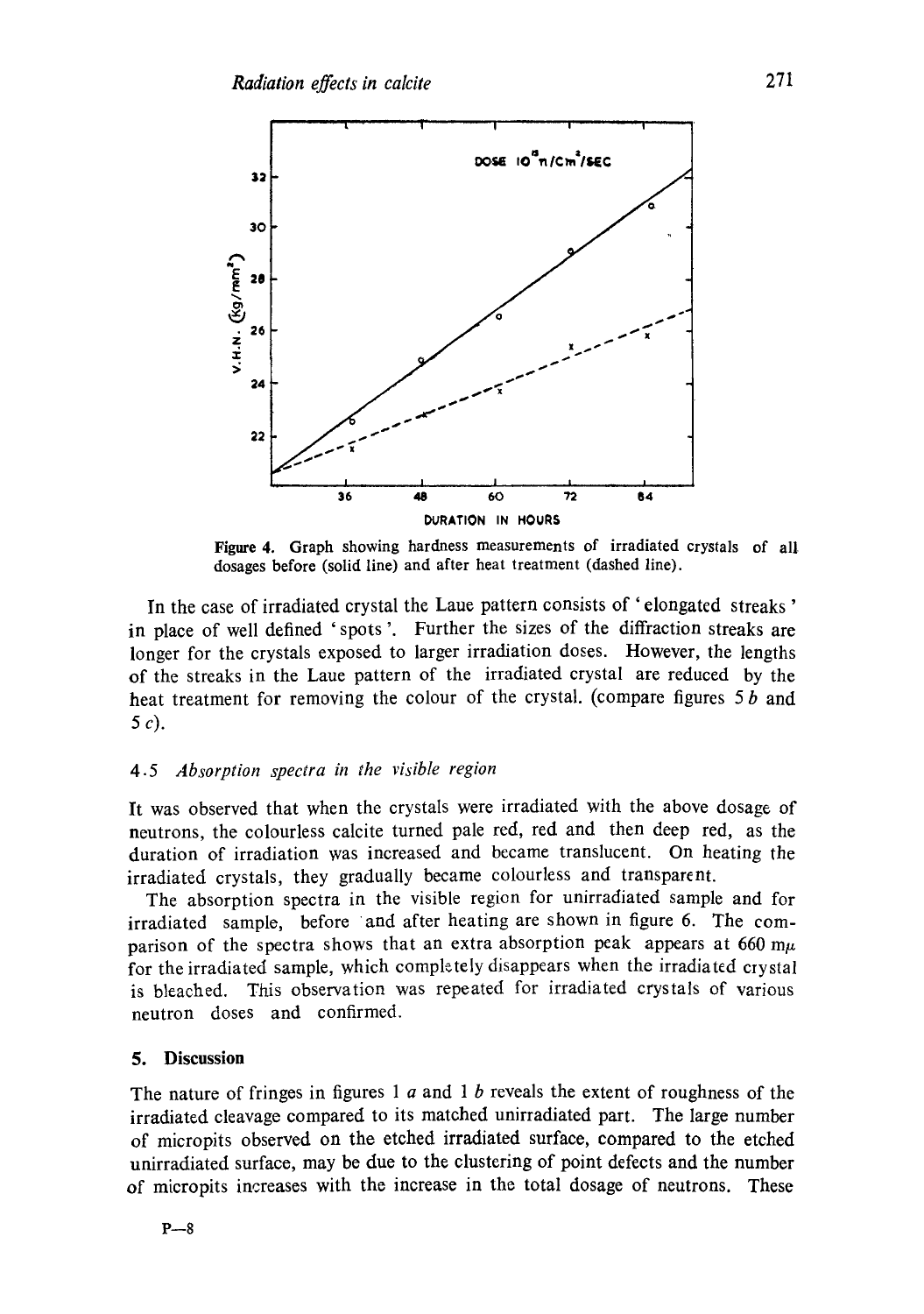point defects, in turn, produce stresses within the crystal. Such stresses may cause the removal of small chips from the cleavage surface and thus produce surface roughness. In some regions, the stresses may be large enough resulting in localised rupture leading to brittle fracture (as shown in features marked A and B in figure  $1 b$ ).

The change in colour due to irradiation can be attributed to colour centres formed by the creation of point defects in the crystal, which eventually gets bleached on heat treatment.

The hardness of the crystal which increases with the increase in the duration of irradiation, can be attributed to the clustering of point defects, which in the present case, has been revealed by the formation of large number of micropits on the etched irradiated crystal. On heating the irradiated crystal, the hardness decreases considerably and on etching, the number of micropits remarkably decreases, strongly supporting the view that the increase in hardness due to irradiation may be due to clustering of point defects, which get released on heating (thereby decreasing the hardness as observed).

The formation of streaks in the Laue pattern of irradiated crystal corresponding to well defined spats of the unirradiated sample strongly suggests that the lattice has undergone considerable distortion due to irradiation. A pronounced decrease in the lengths of the streaks of the irradiated sample after heating confirms the view that the lattice distortion can be recovered effectively.

It is well known that the surface damage and the resultant lattice distortion will strongly affect the optical properties in the region of intrinsic absorption which usually occurs in UV, visible or near infrared regions (Bennet 1964). In the present case, the lattice distortion, the observed surface roughness and the introduction of colour centres, may have resulted in an additional absorption peak in the visible region. Since the peak disappears on heating, it can be concluded that the absorption peak arises due to lattice distortion which also gets recovered on such a treatment.

It is clear that in the present case of calcite crystals, irradiation introduces only such damage as can be removed almost completely by careful heat treatment.

## **6. Conclusions**

Thus, neutron irradiation of calcite results in  $(i)$  surface roughness and brittle fracture in localised regions (which may be due to introduction of stresses within the crystal); (ii) increase of hardness of the crystal perhaps due to the clustering of point defects, which are recovered on heating the crystal, thereby causing considerable reduction in hardness; (iii) lattice distortion which is removed to a certain extent on heat treatment; and (iv) the production of colour centres which are bleachea on heating the crystal.

## **Acknowledgements**

The author wishes to thank A R Patel, Department of Physics, Sardar Patel University, Vallabh Vidyanagar, Gujarat, for his excellent guidance, in whose laboratory this work was carried out, and to the Atomic Energy Establishment,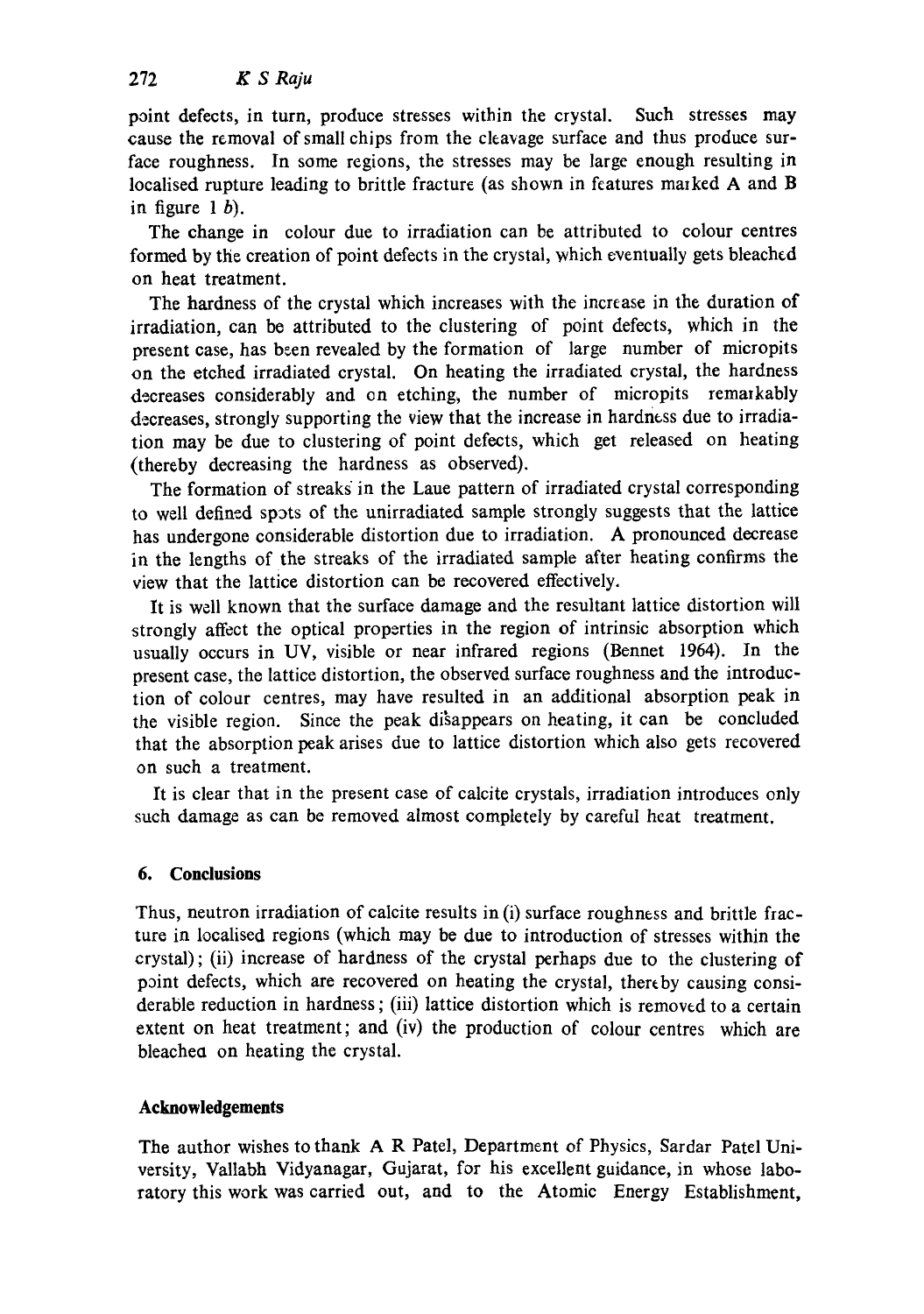











**Figures 5a, 5b aad 5c. Laue patterns of unirradiated, irradiated and heated irradiated crystals respectively.**